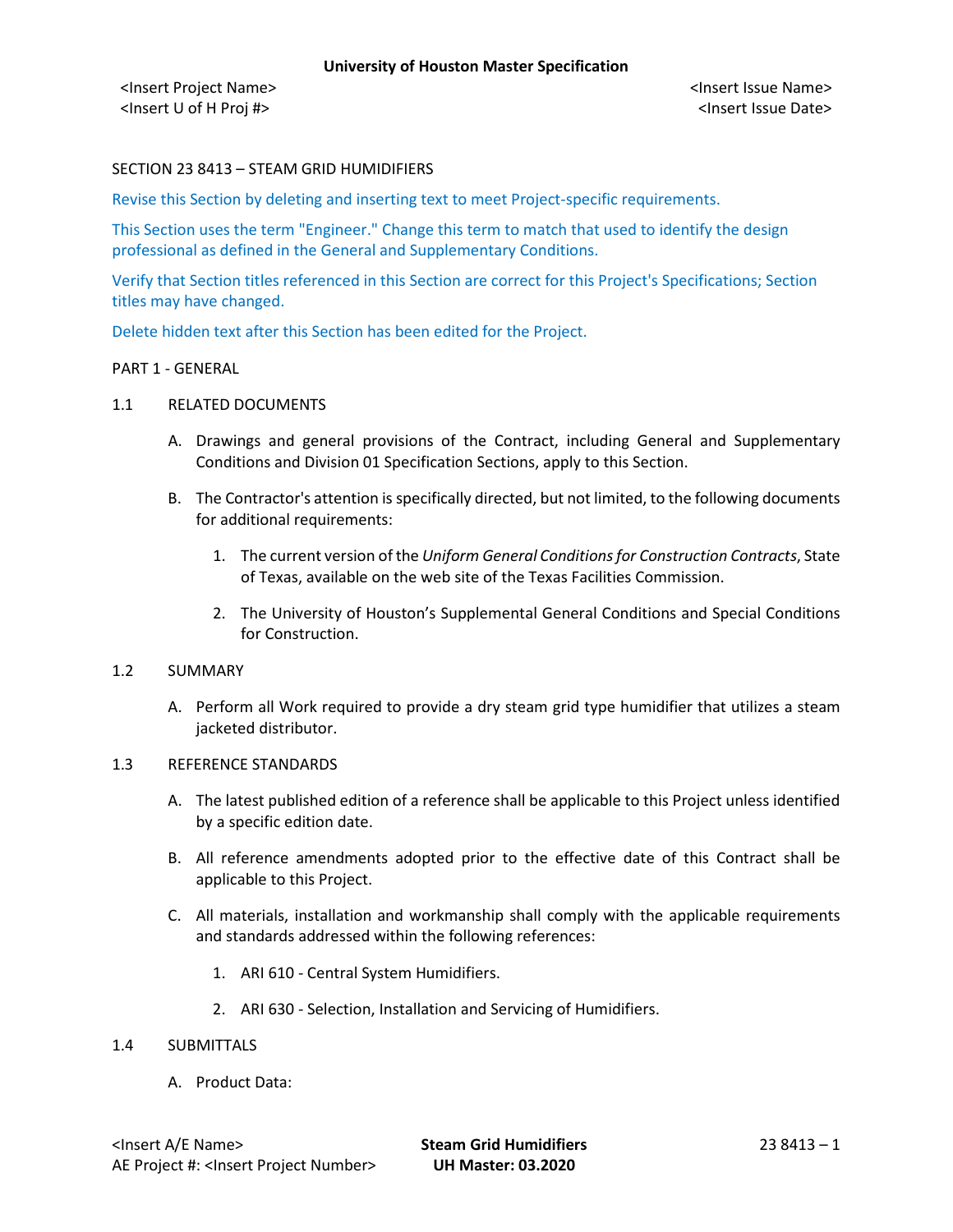#### **University of Houston Master Specification**

<Insert Project Name> <Insert Issue Name> <Insert U of H Proj #> <Insert Issue Date>

- 1. Rated capacities, dimensions, duct sizes, piping inlet and outlet dimensions, and electrical service connections and wire sizes, electric nameplate data, electrical and control wiring diagrams.
- 2. Manufacturer's descriptive literature, operating instructions, installation instructions, clearance requirements, maintenance and parts listing.

# 1.5 DELIVERY, STORAGE AND HANDLING

- A. Deliver, store, protect and handle products to the Project Site under provisions of Division 01 and Section 23 0100 "Mechanical General Provisions."
- B. Protect humidifier and internals from entry of foreign material. Protect pipe openings with the use of temporary caps.
- PART 2 PRODUCTS

# 2.1 GENERAL

A. All materials shall meet or exceed all applicable referenced standards, federal, state and local requirements, and conform to codes and ordinances of authorities having jurisdiction.

# 2.2 MANUFACTURERS

- A. Armstrong.
- B. DriSteam.
- C. Pure Steam.
- D. Spirax Sarco.

# 2.3 STEAM GRID HUMIDIFIERS

- A. Provide a dry steam grid type humidifier with the following:
	- 1. Steam jacketed separating chamber.
	- 2. Stainless steel dispersion tube with internal silencing screen, sized by the manufacturer to fit the duct at the required humidifier capacity.
	- 3. Spring electric actuated fully modulating control valve. The control valve is at the normally closed position on loss of electrical power to the actuator.
	- 4. Float and thermostatic type (inverted bucket steam trap if above 15 psi) drain trap, pipeline strainer, and escutcheon plate to completely seal the duct opening.
	- 5. Duct mounted airflow switch option.
	- 6. Condensate return thermostatic switch option set at a temperature of 205 degrees F.